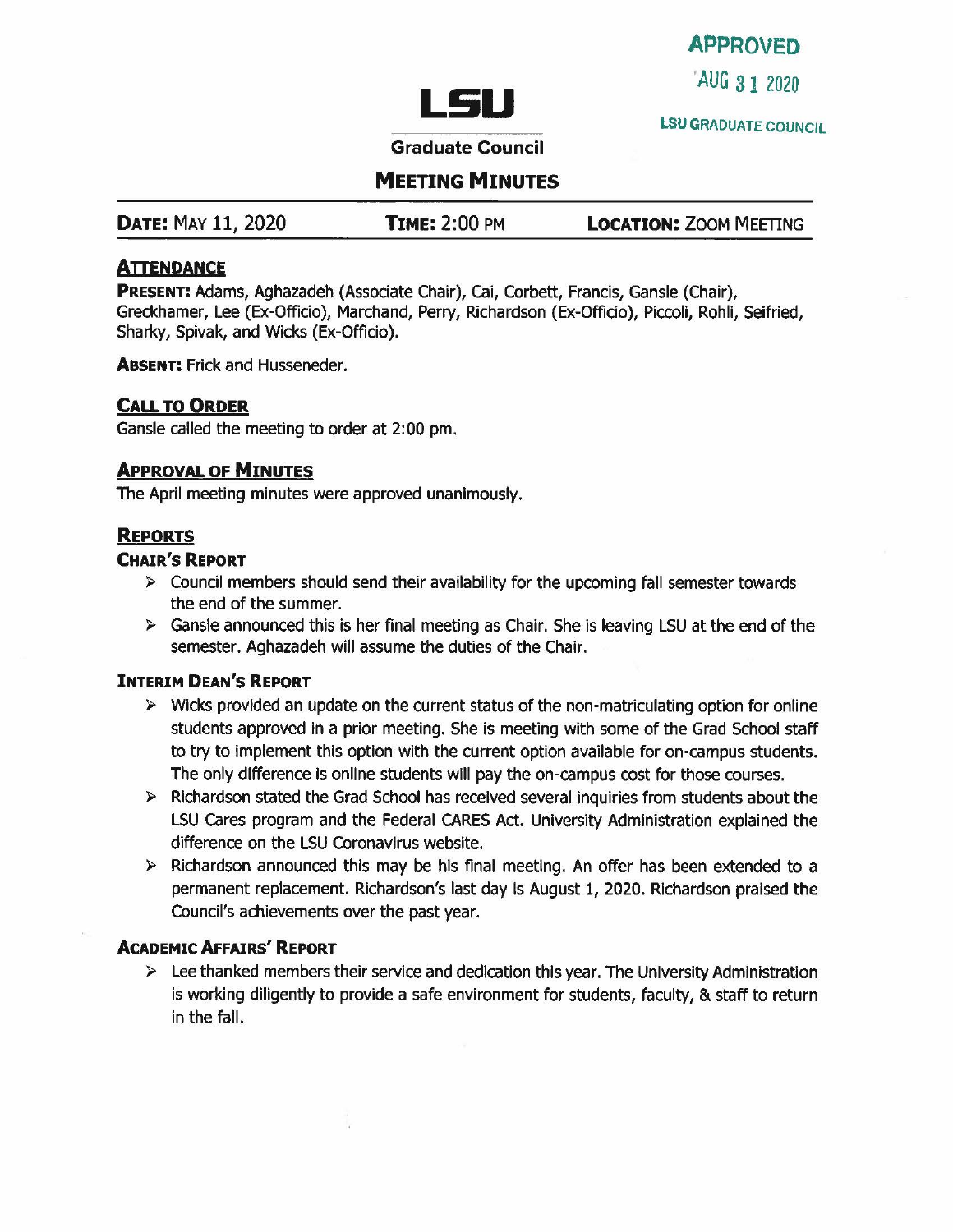

Graduate Council

# **MEETING MINUTES**

## **NEW BUSINESS**

## **NEW GRADUATE CERTIFICATE: CRIME MAPPING & GEOSPATIAL INTELLIGENCE ANALYTICS**

 This proposal was previously submitted, but returned to the department for corrections. This has is to be able to train both traditional and non-traditional students, enhancing their career prospects in the criminal justice, intelligence/security analytics fields, academia, and the non- geospatial/sociology/anthropology faculty and liaison with local and state criminal justice agencies Lab, Louisiana Commission on Law Enforcement) that will attract students to participate in this been updated and reviewed by the Graduate School. The purpose of this new 15-hour curriculum profit sector. This program will provide an interdisciplinary education by internationally recognized (e.g., LSU FACES Lab, East Baton Rouge District Attorney's Office, Louisiana State Police Crime program.

Sharky moved to approve, Perry seconded, and the motion passed unanimously.

## **NEW CURRICULUM PROPOSAL ROUTING DEADLINE**

 There are specific requirements as to the amount of time that different programs try to get graduate programs approved and the timeline prior to it being reviewed by the Graduate Council. It is being proposed that departments and colleges submit all proposals at least two weeks prior to the scheduled Graduate Council meeting. This will allow Academic Services to review proposals to ensure they are aligned with the Grad School's current regulations.

Piccoli moved to approve, Marchand seconded, and the motion passed.

## **STANDING COMMITTEE REPORTS**

 **PROMOTION & TENURE:** No report.

**GRADUATE FACULTY:** No report.

**AWARDS:** No report.

**MEETING ADJOURNED**: 2:33 pm.

**NEXT MEETING:** TBA.